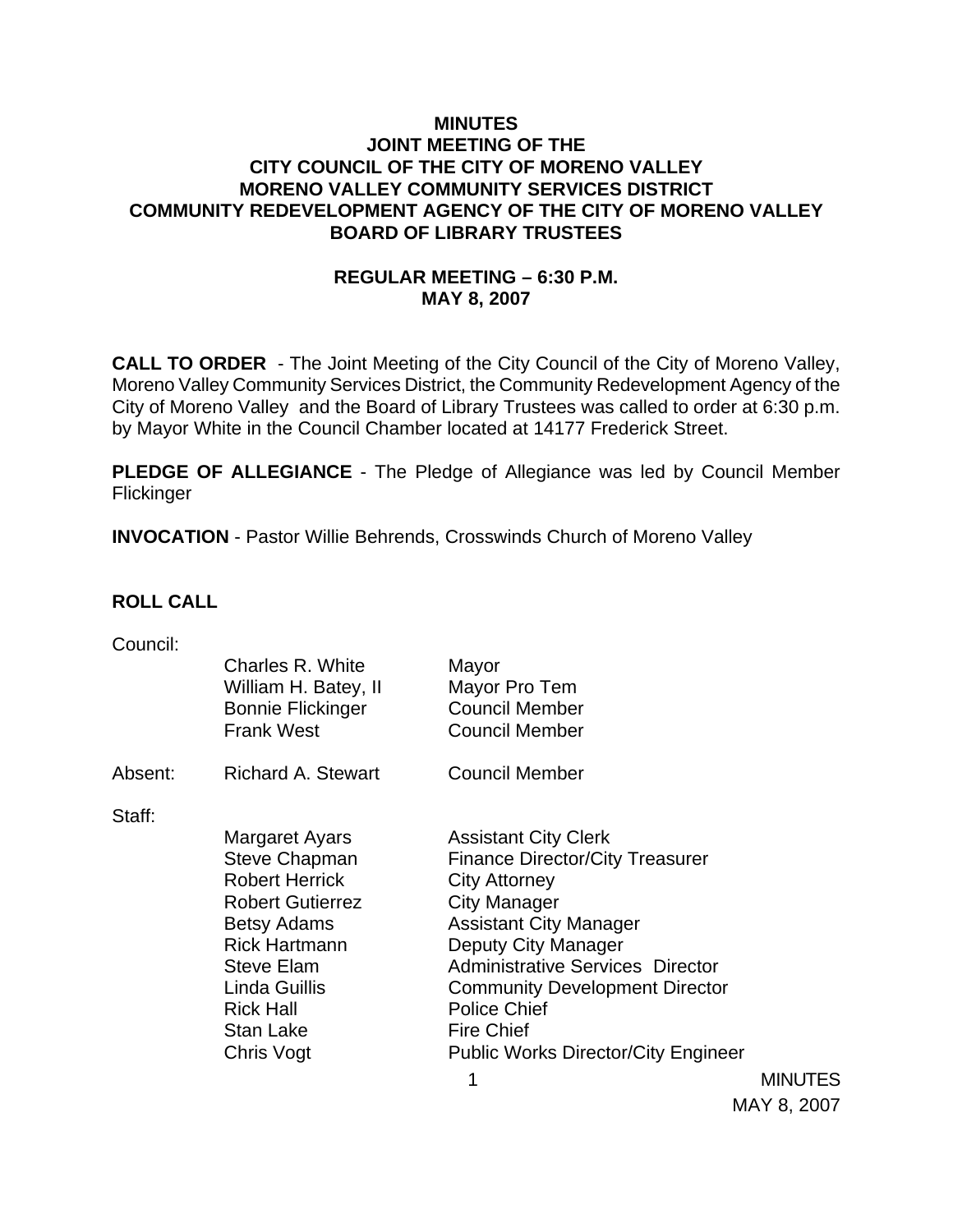| Cynthia Pirtle       | <b>Director of Library Services</b>                  |
|----------------------|------------------------------------------------------|
| <b>Terry Nielsen</b> | <b>Interim Parks and Community Services Director</b> |
| Denese Wilson        | <b>Human Resources Director</b>                      |
| <b>Barry Foster</b>  | <b>Economic Development Director</b>                 |
| Angela Rushen        | Assistant to the City Manager                        |

Administrative Services Director Steve Elam introduced new employee Bob Hickok, Facilities Maintenance Division Manager.

#### **JOINT CONSENT CALENDARS (SECTIONS A-D) OF THE CITY COUNCIL OF THE CITY OF MORENO VALLEY, MORENO VALLEY COMMUNITY SERVICES DISTRICT, COMMUNITY REDEVELOPMENT AGENCY OF THE CITY OF MORENO VALLEY AND THE BOARD OF LIBRARY TRUSTEES**

Mayor White opened the agenda items for the Consent Calendars for public comments, there being none, public comments were closed.

## **A. CONSENT CALENDAR** - **CITY COUNCIL**

- A1. ORDINANCES FIRST READING BY TITLE ONLY Waived reading of all Ordinance Introductions and read by title only.
- A2. CITY COUNCIL REPORTS ON REIMBURSABLE ACTIVITIES (Report of: City Clerk's Department) Recommendation: Receive and file the Reports on Reimbursable Activities for the period of April 18 – May 1, 2007.
- A3. PA04-0154 MULTI-FAMILY RESIDENTIAL REDUCE FAITHFUL PERFORMANCE LETTER OF CREDIT AND ADOPT THE RESOLUTION AUTHORIZING ACCEPTANCE OF THE PUBLIC IMPROVEMENTS AS COMPLETE AND ACCEPTING THE PORTION OF MORENO BEACH DRIVE ASSOCIATED WITH THE PROJECT INTO THE CITY'S MAINTAINED STREET SYSTEM, DEVELOPER – BROADSTONE AT VALLEY VIEW, LLC, PHOENIX, AZ 85016 (Report of: Public Works Department) Recommendation:
	- 1. Adopt Resolution No. 2007-45 authorizing acceptance of the public improvements for PA04-0154 as complete and accepting the portion of Moreno Beach Drive associated with the project into the City's maintained street system;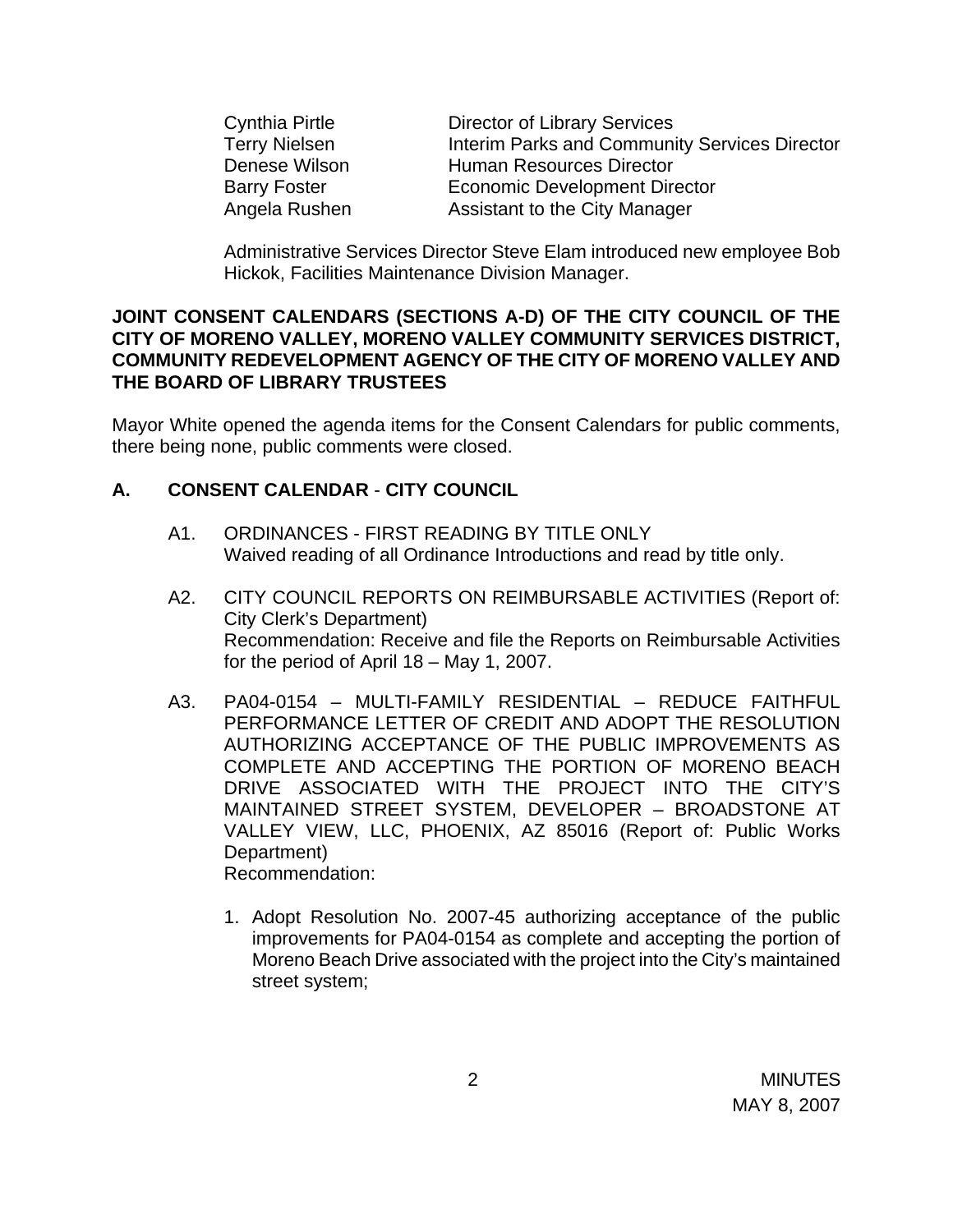#### Resolution No. 2007-45

A Resolution of the City Council of the City of Moreno Valley, California, Authorizing the Acceptance of the Public Improvements as Complete within PA04-0154, and Accepting the Portion of Moreno Beach Drive Associated with the Project into the City's Maintained Street System

2. Authorize the City Engineer to execute the 90% reduction to the

Faithful Performance Letter of Credit, exonerate the Material and Labor Letter of Credit in 90 days if there are no stop notices or liens on file with the City Clerk, and exonerate the final 10% of the Faithful Performance Letter of Credit in one year when all clearances are received.

- A4. TRACT MAP 27523-2 REDUCE FAITHFUL PERFORMANCE BOND AND ADOPT THE RESOLUTION AUTHORIZING ACCEPTANCE OF THE PUBLIC IMPROVEMENTS AS COMPLETE AND ACCEPTING THE PORTIONS OF ARBORGLENN DRIVE, AND BRODIAEA AVENUE ASSOCIATED WITH THE PROJECT INTO THE CITY'S MAINTAINED STREET SYSTEM, DEVELOPER – MORENO VALLEY CACTUS RANCH, LLC, TEMECULA, CA 92592 (Report of: Public Works Department) Recommendation:
	- 1. Adopt Resolution No. 2007-46 authorizing the acceptance of the public improvements for Tract Map 27523-2 as complete and accepting the portions of Arborglenn Drive, and Brodiaea Avenue associated with the project into the City's maintained street system;

#### Resolution No. 2007-46

- A Resolution of the City Council of the City of Moreno Valley, California, Authorizing the Acceptance of the Public Improvements as Complete Within Tract Map 27523-2, and Accepting the Portions of Arborglenn Drive, and Brodiaea Avenue Associated with the Project into the City's Maintained Street System
- 2. Authorize the City Engineer to execute the 90% reduction to the Faithful Performance Bond, exonerate the Material and Labor Bond in 90 days if there are no stop notices or liens on file with the City Clerk, and exonerate the final 10% of the Faithful Performance Bond in one year when all clearances are received.
- A5. TRACT MAPS 23008 AND 30527 REDUCE FAITHFUL PERFORMANCE BOND AND ADOPT THE RESOLUTION AUTHORIZING ACCEPTANCE OF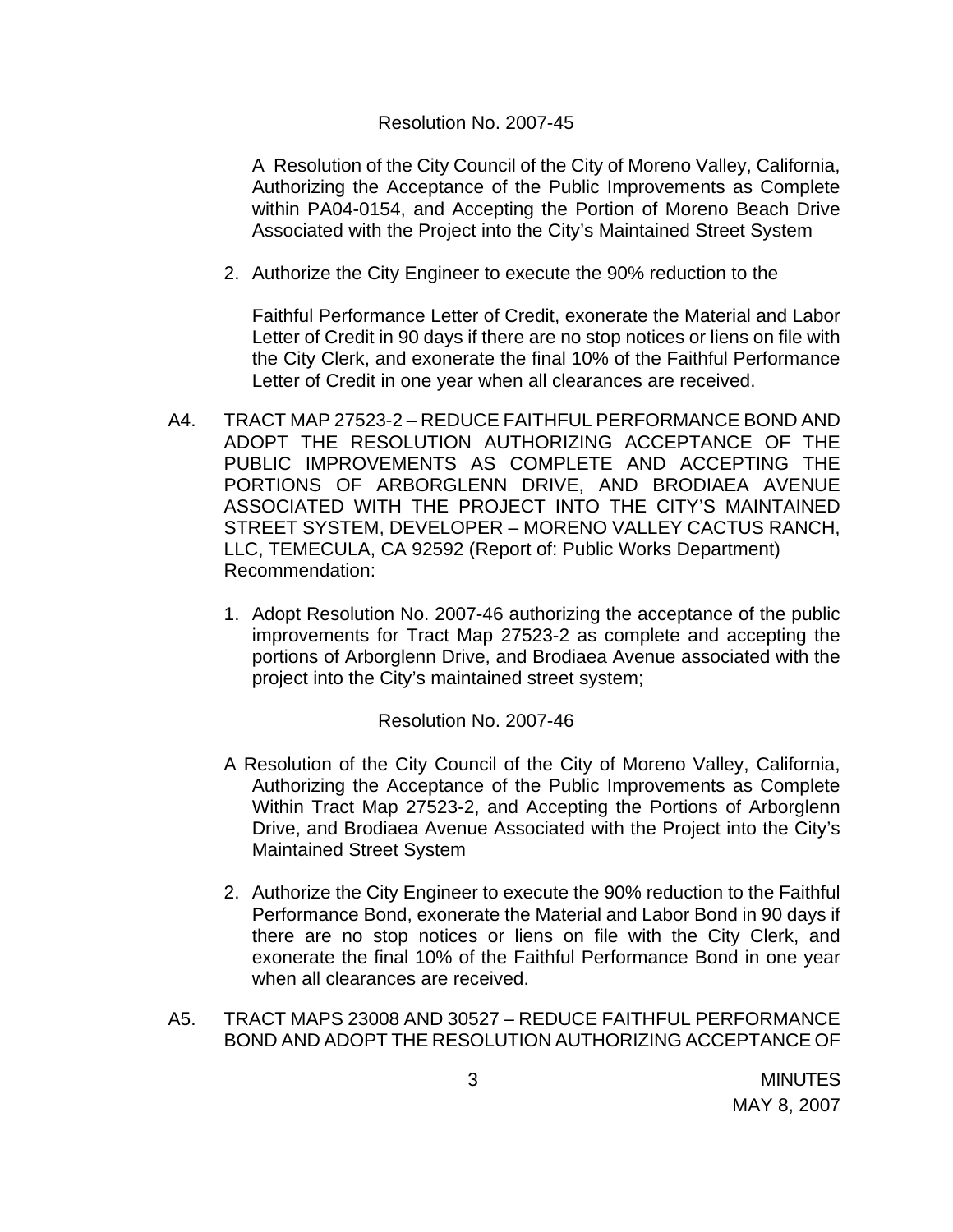THE PUBLIC IMPROVEMENTS AS COMPLETE AND ACCEPTING CALLE LINDA, AVENIDA DE CALMA, AND THOSE PORTIONS OF BONITA HEIGHTS DRIVE, MESA VERDE DRIVE, GRANDE VISTA DRIVE, AVENIDA DE CIRCO, SANTA ROSA DRIVE, AND IRIS AVENUE ASSOCIATED WITH THE PROJECT INTO THE CITY'S MAINTAINED STREET SYSTEM, DEVELOPER – PACIFIC COMMUNITIES BUILDERS, INC., NEWPORT BEACH, CA 92660 (Report of: Public Works Department) Recommendation:

1. Adopt Resolution No. 2007-47 authorizing the acceptance of the public improvements for Tract Maps 23008 and 30527 as complete and accepting Calle Linda, Avenida De Calma, and those portions of Bonita Heights Drive, Mesa Verde Drive, Grande Vista Drive, Avenida de Circo, Santa Rosa Drive, and Iris Avenue associated with the project into the City's maintained street system;

#### Resolution No. 2007-47

A Resolution of the City Council of the City of Moreno Valley, California, Authorizing the Acceptance of the Public Improvements as Complete Within Tracts 23008 and 30527, and Accepting Calle Linda, Avenida De Calma, and those Portions of Bonita Heights Drive, Mesa Verde Drive, Grande Vista Drive, Avenida de Circo, Santa Rosa Drive, and Iris Avenue Associated with the Project into the City's Maintained Street System

- 2. Authorize the City Engineer to execute the 90% reduction to the Faithful Performance Bond, exonerate the Material and Labor Bond in 90 days if there are no stop notices or liens on file with the City Clerk, and exonerate the final 10% of the Faithful Performance Bond in one year when all clearances are received.
- A6. PA04-0166 COMMERCIAL REDUCE FAITHFUL PERFORMANCE BOND AND ADOPT THE RESOLUTION AUTHORIZING ACCEPTANCE OF THE PUBLIC IMPROVEMENTS AS COMPLETE AND ACCEPTING THOSE PORTIONS OF SUNNYMEAD BOULEVARD AND GRAHAM STREET ASSOCIATED WITH THE PROJECT INTO THE CITY'S MAINTAINED STREET SYSTEM, DEVELOPER – AUTOZONE, INC., MEMPHIS, TN 38103 (Report of: Public Works Department) Recommendation:
	- 1. Adopt Resolution No. 2007-48 authorizing the acceptance of the public improvements for PA04-0166 as complete and accepting those portions of Sunnymead Boulevard and Graham Street associated with the project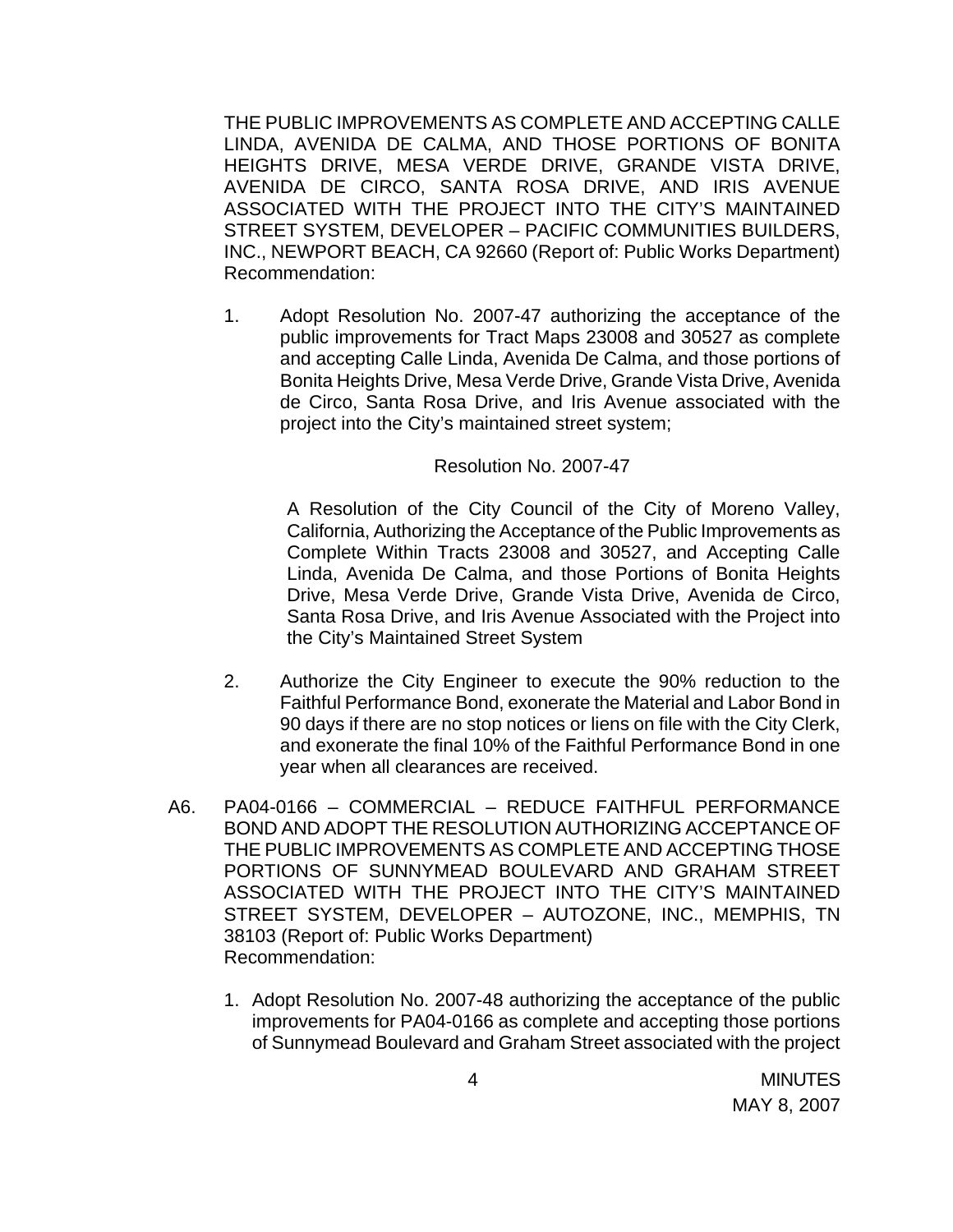into the City's maintained street system;

Resolution No. 2007-48

 A Resolution of the City Council of the City of Moreno Valley, California, Authorizing the Acceptance of the Public Improvements as Complete within PA04-0166, and Accepting those Portions of Sunnymead Boulevard and Graham Street Associated with the Project into the City's Maintained Street System

- 2. Authorize the City Engineer to execute the 90% reduction to the Faithful Performance Bond, exonerate the Material and Labor Bond in 90 days if there are no stop notices or liens on file with the City Clerk, and exonerate the final 10% of the Faithful Performance Bond in one year when all clearances are received.
- A7. RESOLUTION NO. 2007-49 APPROVE AND AUTHORIZE EXECUTION OF ADMINISTERING AGENCY-STATE AGREEMENT FOR FEDERAL AID PROJECTS NO. 08-5441R AND PROGRAM SUPPLEMENT AGREEMENT NO. N022 FOR FEDERAL-AID PROJECT NO. STPL-5441 (041), IRONWOOD AVENUE STREET IMPROVEMENTS, FROM PIGEON PASS ROAD TO GRAHAM STREET, PROJECT NO. 05-12567423 (Report of: Public Works Department) Recommendation:
	- 1. Adopt the proposed Resolution and approve and authorize execution of Administering Agency-State Agreement for Federal Aid Projects No. 08-5441R and Program Supplement Agreement No. N022 for Federal-Aid Project No. STPL-5441 (041), Ironwood Avenue Street Improvements from Pigeon Pass Road to Graham Street;

Resolution No. 2007-49

 A Resolution of the City Council of the City of Moreno Valley, California, Approving and Authorizing Execution of Administering Agency-State Agreement for Federal Aid Projects No. 08-5441R and Program Supplement Agreement No. N022, Between the State of California, Acting by and Through the Department of Transportation, and the City of Moreno Valley, for Federal-Aid Project No. STPL-5441 (041) and Other Projects

2. Authorize the Public Works Director/City Engineer to execute Administering Agency-State Agreement for Federal Aid Projects No.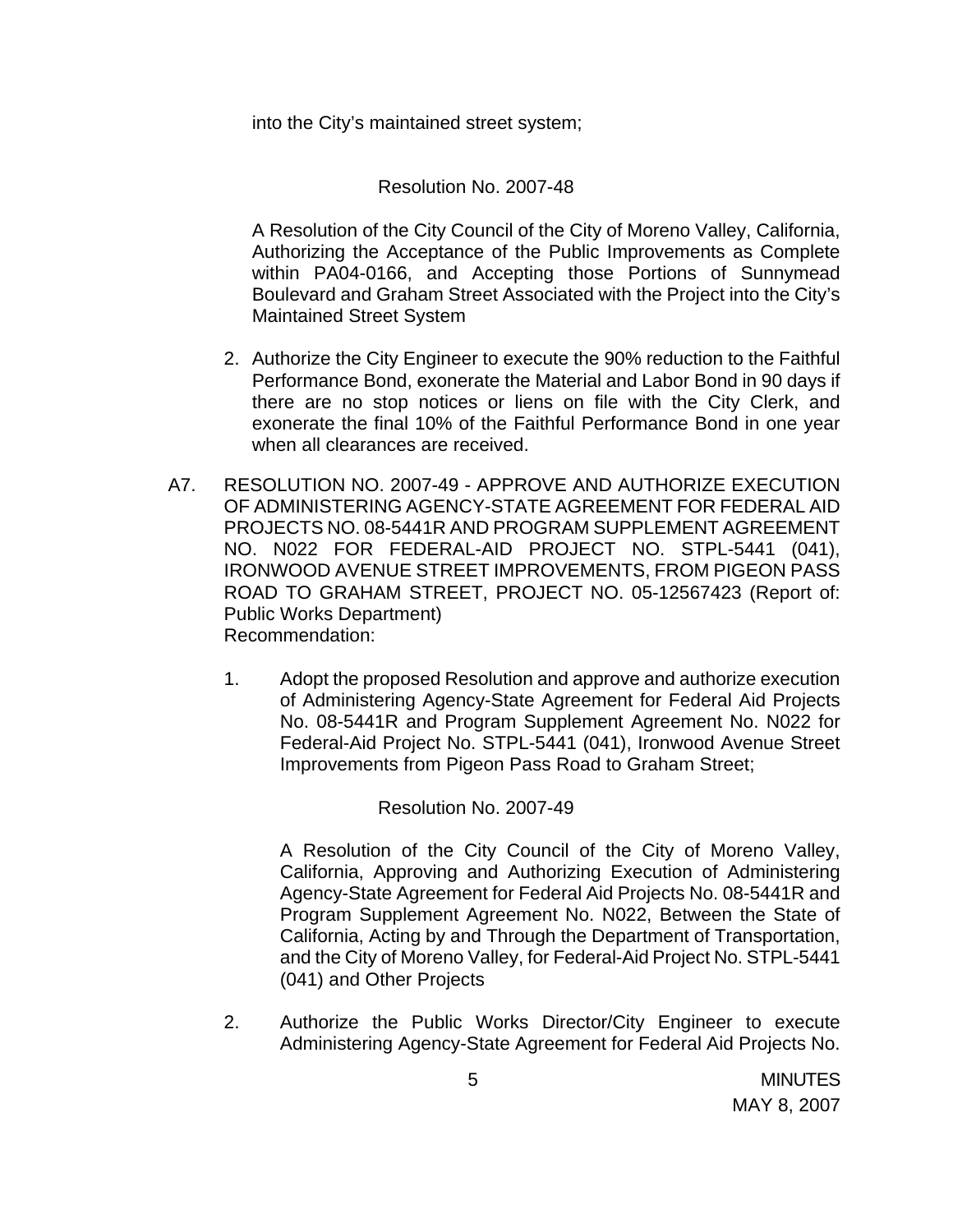08-5441R and Program Supplement Agreement No. N022 for Federal-Aid Project No. STPL-5441 (041), Ironwood Avenue Street Improvements from Pigeon Pass Road to Graham Street.

A8. RESOLUTION ENDORSING THE EFFORTS OF THE UNIVERSITY OF CALIFORNIA, RIVERSIDE (UCR) TO ESTABLISH A SCHOOL OF MEDICINE (Report of: Economic Development Department) Recommendation: Adopt Resolution No. 2007-50, endorsing the efforts of the University of California, Riverside (UCR) to establish a school of medicine.

#### Resolution No. 2007-50

A Resolution of the City Council of the City of Moreno Valley, California, Endorsing the Efforts of the University of California, Riverside to Establish a School of Medicine

- A9. TRACT 33256 REQUEST TO CONDUCT A FULL ROAD CLOSURE OF FIR AVENUE APPROXIMATELY 600 FEET WEST OF NASON STREET TO 900 FEET EAST OF MORRISON STREET FOR THE CONSTRUCTION OF TWO 18-INCH WATERLINE MAINS FROM MAY 9, 2007 TO JULY 9, 2007, SUBDIVIDER – MVGH 2004, LLC, IRVINE, CA 92614 (Report of: Public Works Department) Recommendation: Authorize a full road closure of Fir Avenue approximately 600 feet west of Nason Street to 900 feet east of Morrison Street for the
- A10. AUTHORIZATION TO INCREASE FY 06/07 PURCHASE ORDER FOR ON-CALL INSPECTION SERVICES WITH VALI COOPER AND ASSOCIATES (VC&A) (PUBLIC WORKS) (Report of: Public Works Department) Recommendation: Authorize the City Manager to execute a \$40,000 change order to the existing FY 06/07 purchase order with VC&A for "On-Call" inspection services.

construction of two 18-inch waterline mains from May 9, 2007 to July 9, 2007.

A11. REVIEW AND CONTINUE THE EMERGENCY ACTION REGARDING THE DESIGN AND CONSTRUCTION OF THE MORENO VALLEY UTILITIES (MVU) 115 KILOVOLT (KV) SUBSTATION AND SWITCHYARD FACILITY (Report of: Public Works Department) Recommendation: Review and continue the Emergency Action taken by the Council during the September 26, 2006 Council Meeting under Resolution 2006-113 Making Findings of an Emergency and Authorizing the Execution of the Design-Build Agreement for the Moreno Valley Utilities Substation and Switchyard Project between the City of Moreno Valley, as Owner, and ABB, Inc., a Delaware Corporation, as Design-Builder in accordance with Public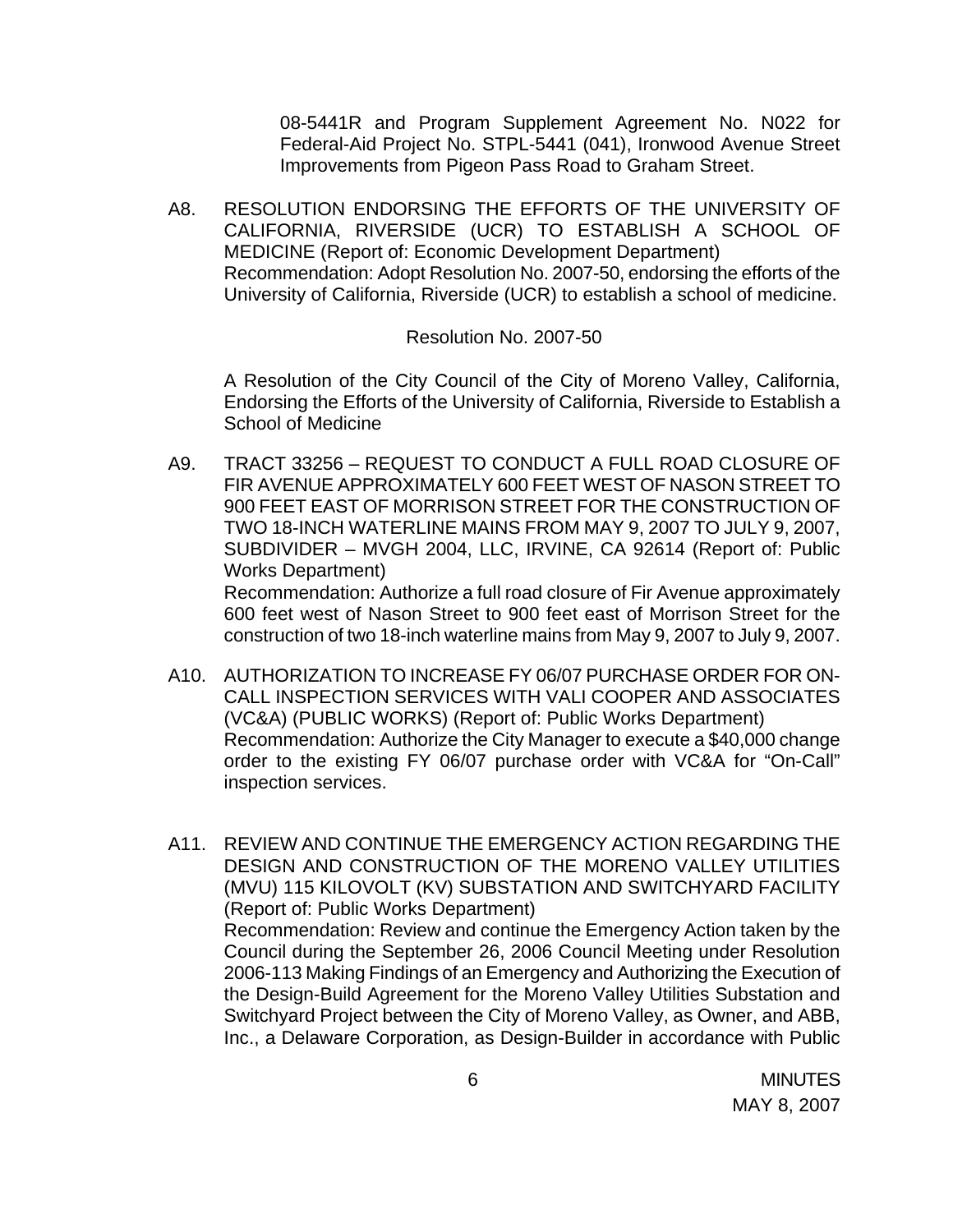Contract Code Sections 20168, 22050, and Government Code Section 5956.

- A12. RATIFICATION OF GRANT APPLICATION SUBMITTALS FOR THE HIGHWAY SAFETY IMPROVEMENT PROGRAM (HSIP) (Report of: Public Works Department) Recommendation:
	- 1. Ratify the submittal of grant applications for the Highway Safety Improvement Program (HSIP).
- A13. NOTICE OF COMPLETION AND ACCEPTANCE OF ALESSANDRO LIBRARY BUILDING REHABILITATION, (PROJECT NO. 07-41276326) (Report of: Public Works Department) Recommendation:
	- 1. Ratify Contract Change Order Nos. 1, 2, 3, 4, and 5 (Final) for the rehabilitation of the Alessandro Library Building at 25480 Alessandro Boulevard (Project No. 07-41276326);
	- 2. Accept the work as complete for the rehabilitation of the Alessandro Library Building, constructed by Thomco Construction, Inc., 2121 W. Crescent Ave., Suite A, Anaheim, CA 92801;
	- 3. Direct the City Clerk to record the Notice of Completion within ten (10) calendar days at the office of the County Recorder of Riverside County, as required by Section 3093 of the California Civil Code; and
	- 4. Authorize the Director of Finance to release the retention to Thomco Construction, Inc. thirty-five (35) calendar days after the date of recordation of the Notice of Completion if no claims are filed against the project.
- A14. LEGISLATIVE UPDATE (Report of: Assistant to the City Manager) Recommendation: Receive and file the informational report.
- A15. ANNUAL REVIEW (P07-046) OF THE AQUABELLA DEVELOPMENT AGREEMENT, A DEVELOPMENT AGREEMENT BY AND BETWEEN THE CITY OF MORENO VALLEY AND MORENO VALLEY PROPERTIES, LP (Report of: Community Development Department) Recommendation: Determine that the property owner has complied in good faith with the terms, obligations and conditions of the Aquabella Development Agreement.
- A16. TRACT 32707 (CITY OF PERRIS) SINGLE FAMILY RESIDENTIAL –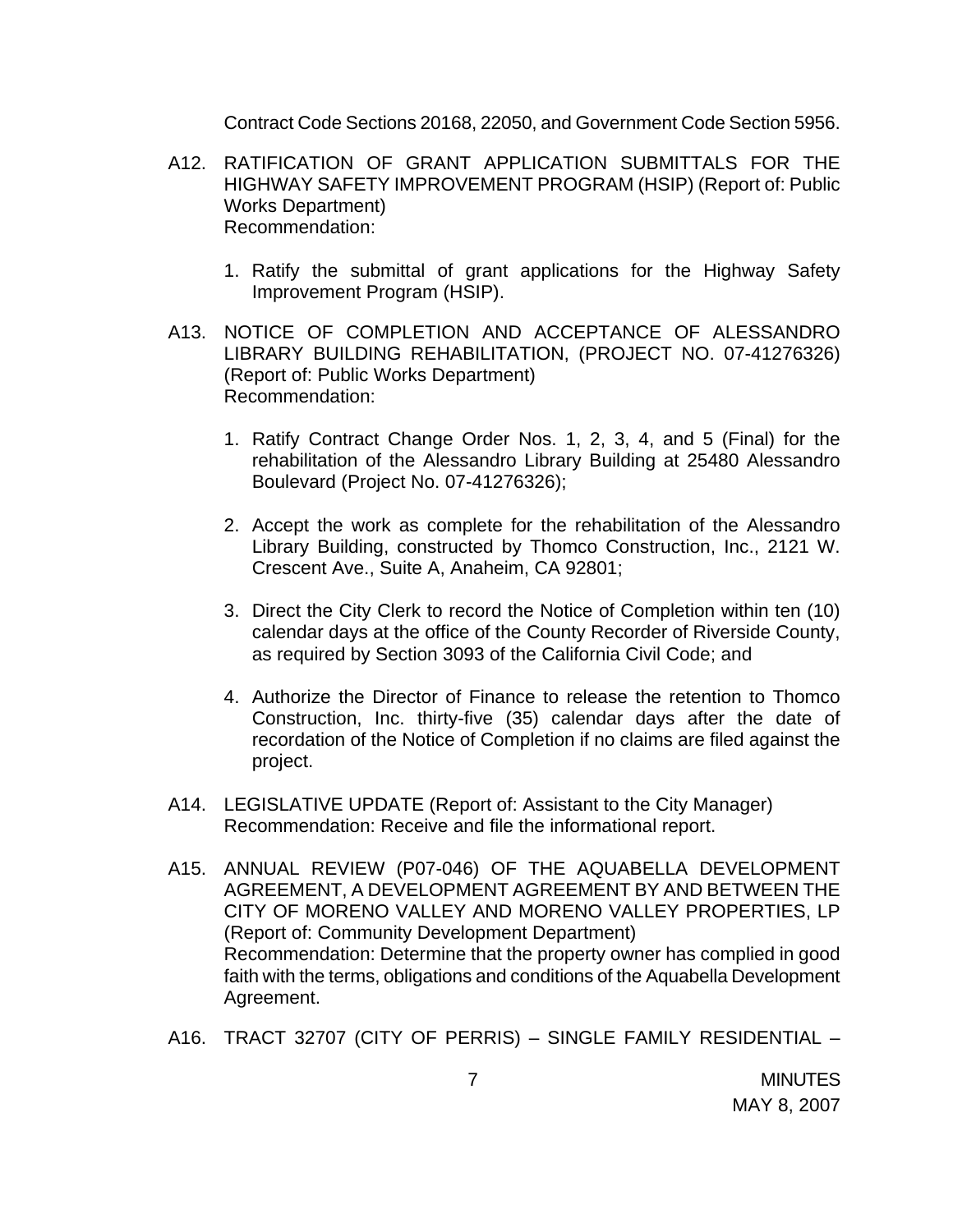ACCEPT SUBSTITUTION AGREEMENT AND BONDS FOR PUBLIC IMPROVEMENTS, SOUTH OF THE MORENO VALLEY CITY LIMITS, BETWEEN EVANS ROAD AND LAKE PERRIS DRIVE, IN THE CITY OF PERRIS, WITH A PORTION OF LASSELLE STREET IN THE CITY OF MORENO VALLEY, SUBDIVIDER – SHEFFIELD COMMUNITIES, INC., A DELAWARE CORPORATION, RIVERSIDE, CA 92506 (Report of: Public Works Department) Recommendation:

- 1. Accept the substitution of Agreement for Public Improvements and bonds for Tract 32707;
- 2. Authorize the Mayor to execute the agreement;
- 3. Direct the City Clerk to forward the signed agreement to the County Recorder's Office for recordation;
- 4. Authorize the City Engineer to exonerate the Faithful Performance Bond and Material and Labor Bond previously submitted by Centex Homes, a Nevada General Partnership, upon acceptance of the substitution agreement and bonds; and
- 5. Authorize the City Engineer to execute any future time extension amendments to the agreement, subject to City Attorney approval, if the required public improvements are not completed within said timeframe.
- A17. 2006 ANNUAL REPORT OF THE PLANNING COMMISSION (Report of: Community Development Department) Recommendation:
	- 1) Receive and file the 2006 Annual Report of the Planning Commission; and
	- 2) Authorize transmittal to the California State Office of Planning and Research in accordance with Government Code Section 65040.5.
- A18. APPROVE TRACT 29857-1 COMMERCIAL ACCEPT THE FINAL MAP, AGREEMENT, AND BONDS FOR PUBLIC IMPROVEMENTS, SOUTHEAST CORNER OF PERRIS BOULEVARD AND IRIS AVENUE, SUBDIVIDER – IRIS PARTNERS, LLC, A CALIFORNIA LIMITED LIABILITY COMPANY, UPLAND, CA 91784 (Report of: Public Works Department) Recommendation:
	- 1. Approve Tract 29857-1, authorize the City Clerk to sign the map and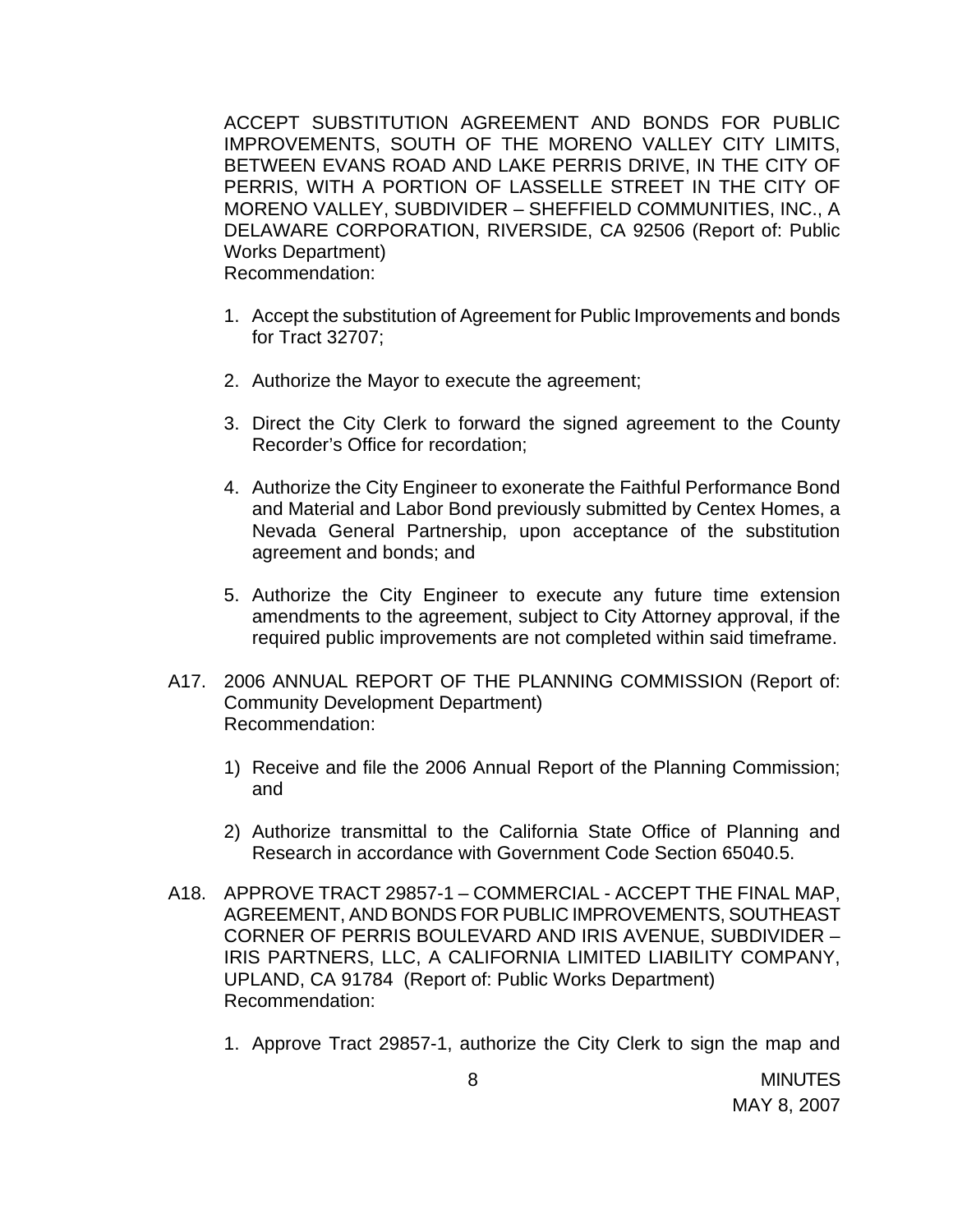transmit said map to the County Recorder's Office for recordation;

- 2. Accept the Agreement and Bonds for Public Improvements;
- 3. Authorize the Mayor to execute the Agreement;
- 4. Direct the City Clerk to forward the signed Agreement to the County Recorder's Office for recordation; and
- 5. Authorize the City Engineer to execute any future time extension amendments to the agreement, subject to City Attorney approval, if the required public improvements are not completed within said timeframe.
- A19. ORDINANCE NO. 743 AN ORDINANCE OF THE CITY COUNCIL OF THE CITY OF MORENO VALLEY, CALIFORNIA, APPROVING PA06-0044 (ZONE CHANGE) TO CHANGE THE LAND USE FROM LIGHT INDUSTRIAL TO BUSINESS PARK MIXED USE FOR THE 1.67-ACRES OF PARCEL 9, OF TENTATIVE PARCEL MAP NO. 34572, LOCATED AT THE NORTHWEST CORNER OF FREDERICK STREET AND CACTUS AVENUE (RECEIVED FIRST READING AND INTRODUCTION ON APRIL 24, 2007 ON A 5-0 VOTE) (Report of: Community Development Department) Recommendation: Adopt Ordinance No. 743.

#### Ordinance No. 743

An Ordinance of the City Council of the City of Moreno Valley, California, Approving PA06-0044 (Zone Change) to Change the Land Use from Light Industrial to Business Park Mixed Use for the 1.67-Acres of Parcel 9, of Tentative Parcel Map No. 34572, Located at the Northwest Corner of Frederick Street and Cactus Avenue

A20. ORDINANCE NO. 744 - AN ORDINANCE OF THE CITY COUNCIL OF THE CITY OF MORENO VALLEY, CALIFORNIA, AMENDING TITLE 5 OF THE CITY OF MORENO VALLEY MUNICIPAL CODE, BY ADDING A NEW CHAPTER 5.22 REGARDING VIDEO FRANCHISE FEES, CUSTOMER SERVICE AND OTHER VIDEO-RELATED MATTERS (RECEIVED FIRST READING AND INTRODUCTION ON APRIL 24, 2007 ON A 5-0 VOTE) (Report of: Assistant to the City Manager) Recommendation: Adopt Ordinance No. 744.

Ordinance No. 744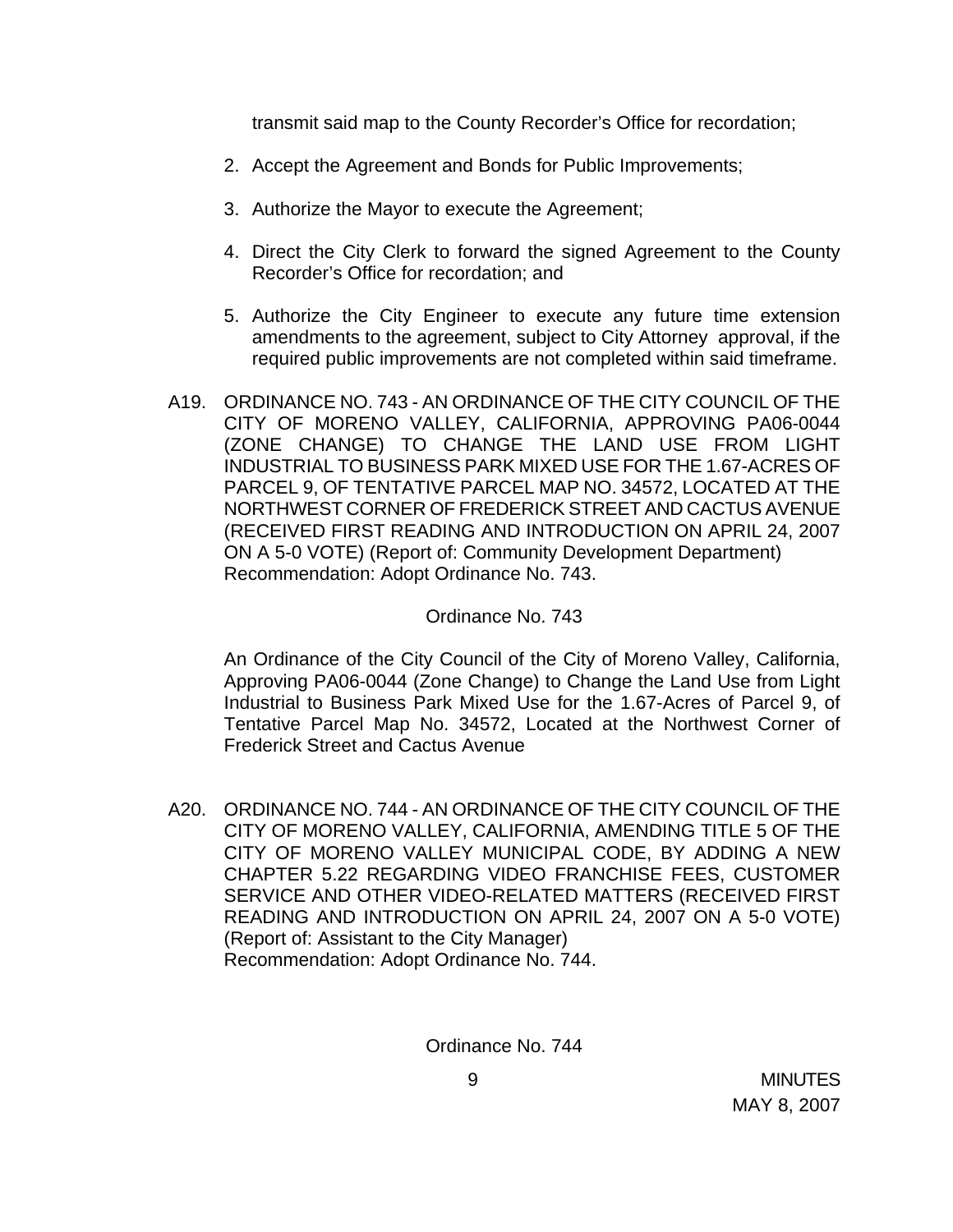An Ordinance of the City Council of the City of Moreno Valley, California, Amending Title 5 of the City of Moreno Valley Municipal Code, by Adding a New Chapter 5.22 Regarding Video Franchise Fees, Customer Service and other Video-Related Matters

- A21. MINUTES REGULAR MEETING OF APRIL 24, 2007 (Report of: City Clerk's Department) Recommendation: Approve as submitted.
- A22. TRACT 32715 APPROVE THE AGREEMENT OF PURCHASE AND SALE OF CERTAIN REAL PROPERTY FOR PUBLIC RIGHT OF WAY, EAST SIDE OF PERRIS BOULEVARD, SOUTH OF IRONWOOD AVENUE, SUBDIVIDER – GARDNER CONSTRUCTION & DEVELOPMENT, INC., REDLANDS, CA 92373 (Report of: Public Works Department) Recommendation:
	- 1. Approve the Agreement of Purchase and Sale between the City of Moreno Valley, and Riverside County Flood Control and Water Conservation District for the purchase and sale of certain real property (Assessor's Parcel No. 479-020-036 for public right-of-way;
	- 2. Authorize the Mayor to execute the agreement; and
	- 3. Authorize the Finance Director to process a check to Riverside County Flood Control and Water Conservation District for the required funds, per the agreement, to complete the purchase of the certain real property.

## **B. CONSENT CALENDAR** - **COMMUNITY SERVICES DISTRICT**

- B1. ORDINANCES FIRST READING BY TITLE ONLY Waived reading of all Ordinance Introductions and read by title only.
- B2. MINUTES REGULAR MEETING OF APRIL 24, 2007 (Report of: City Clerk's Department) Recommendation: Approve as submitted.

## **C. CONSENT CALENDAR** - **COMMUNITY REDEVELOPMENT AGENCY**

C1. ORDINANCES - FIRST READING BY TITLE ONLY Waived reading of all Ordinance Introductions and read by title only.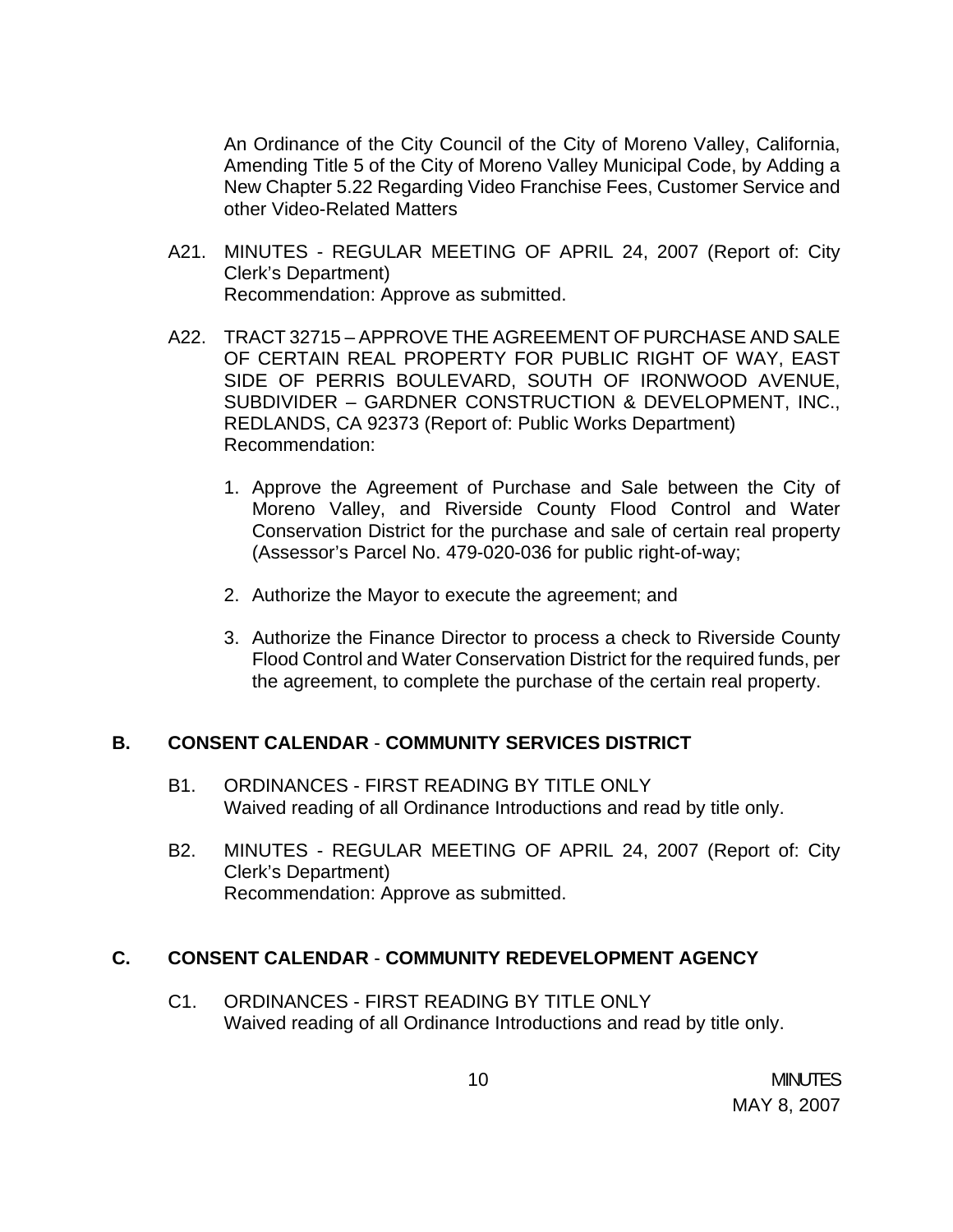C2. MINUTES - REGULAR MEETING OF APRIL 24, 2007 (Report of: City Clerk's Department) Recommendation: Approve as submitted.

#### **D. CONSENT CALENDAR** - **BOARD OF LIBRARY TRUSTEES**

- D1. ORDINANCES FIRST READING BY TITLE ONLY Waived reading of all Ordinance Introductions and read by title only.
- D2. MINUTES REGULAR MEETING OF APRIL 24, 2007 (Report of: City Clerk's Department) Recommendation: Approve as submitted.

## **Joint Consent Calendar Items A2 – D2 approved by a 4-0-1 vote. m/Flickinger, s/Batey, Stewart absent.**

## **E. PUBLIC HEARINGS**

- E1. PUBLIC HEARING TO ADOPT ANNUAL COMMUNITY DEVELOPMENT BLOCK GRANT (CDBG) AND HOME PROGRAM ACTION PLAN FOR FISCAL YEAR 2007/08 (Report of: Economic Development Department) Recommendation: That the City Council:
	- 1. Conduct a Public Hearing for the Community Development Block Grant (CDBG) and HOME Programs to provide the public with an opportunity to comment on the proposed 2007/08 Annual Action Plan; and

Mayor White opened the public testimony portion of the public hearing; there being none, public testimony was closed.

2. Approve the proposed 2007/08 Annual Action Plan.

## **Approved by a 4-0-1 vote. m/Flickinger, s/Batey, Stewart absent.**

E2. PUBLIC HEARING REGARDING THE MAIL BALLOT PROCEEDINGS FOR ROSS STORES DISTRIBUTION FACILITY - BALLOTED ITEM: NATIONAL POLLUTANT DISCHARGE ELIMINATION SYSTEM (NPDES) COMMERCIAL/INDUSTRIAL RATE SCHEDULE; TENTATIVE TRACT 33962 - BALLOTED ITEMS: NPDES RESIDENTIAL RATE SCHEDULE AND COMMUNITY SERVICES DISTRICT (CSD) ZONES B AND D; AND TENTATIVE TRACT 32505 - BALLOTED ITEMS: NPDES RESIDENTIAL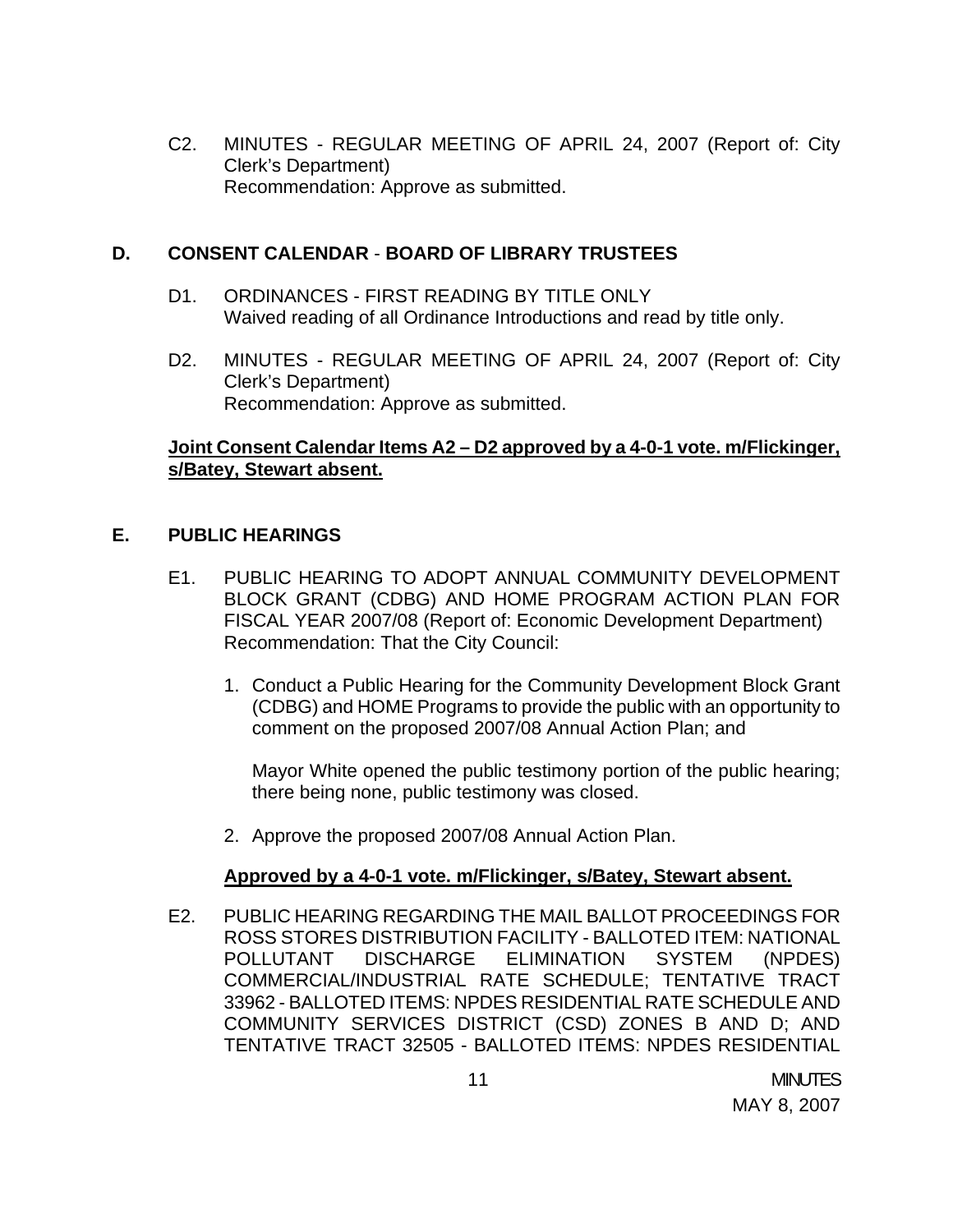RATE SCHEDULE AND CSD ZONES B AND E (Report of: Public Works Department) Recommendation:

1. Staff recommends that the Mayor and Members of the City of Moreno Valley City Council, after conducting the public hearing:

Mayor White opened the public testimony portion of the public hearing; there being none, public testimony was closed.

a) Tabulate the National Pollutant Discharge Elimination System (NPDES) mail ballots for the Ross Stores Distribution Facility – Assessor Parcel Number (APN) 312-250-044 and Tentative Tracts 33962 and 32505 (and all affected phases);

## **Approved by a 4-0-1 vote. m/Flickinger, s/Batey, Stewart absent.**

The Assistant City Clerk announced the results as follows:

Ross Stores Distribution Facility – NPDES – "Yes" Tentative Tract 33962 – NPDES – "Yes" Tentative Tract 32505 – NPDES – "Yes"

- b) Verify and accept the results of the mail ballot proceedings as identified on the Official Tally Sheet and APN listing;
- c) Receive and file with the City Clerk's Office the accepted Official Tally Sheet and APN listing; and
- d) If approved, authorize and impose the NPDES maximum commercial/industrial regulatory rate to the Ross Distribution Facility and the NPDES maximum residential regulatory rate to Tentative Tracts 33962 and 32505.

## **Approved by a 4-0-1 vote. m/Batey, s/Flickinger, Stewart absent.**

2. Staff recommends that the President and Members of the Board of Directors of the Moreno Valley CSD, after conducting the public hearing;

President White opened the public testimony portion of the public hearing; there being none, public testimony was closed.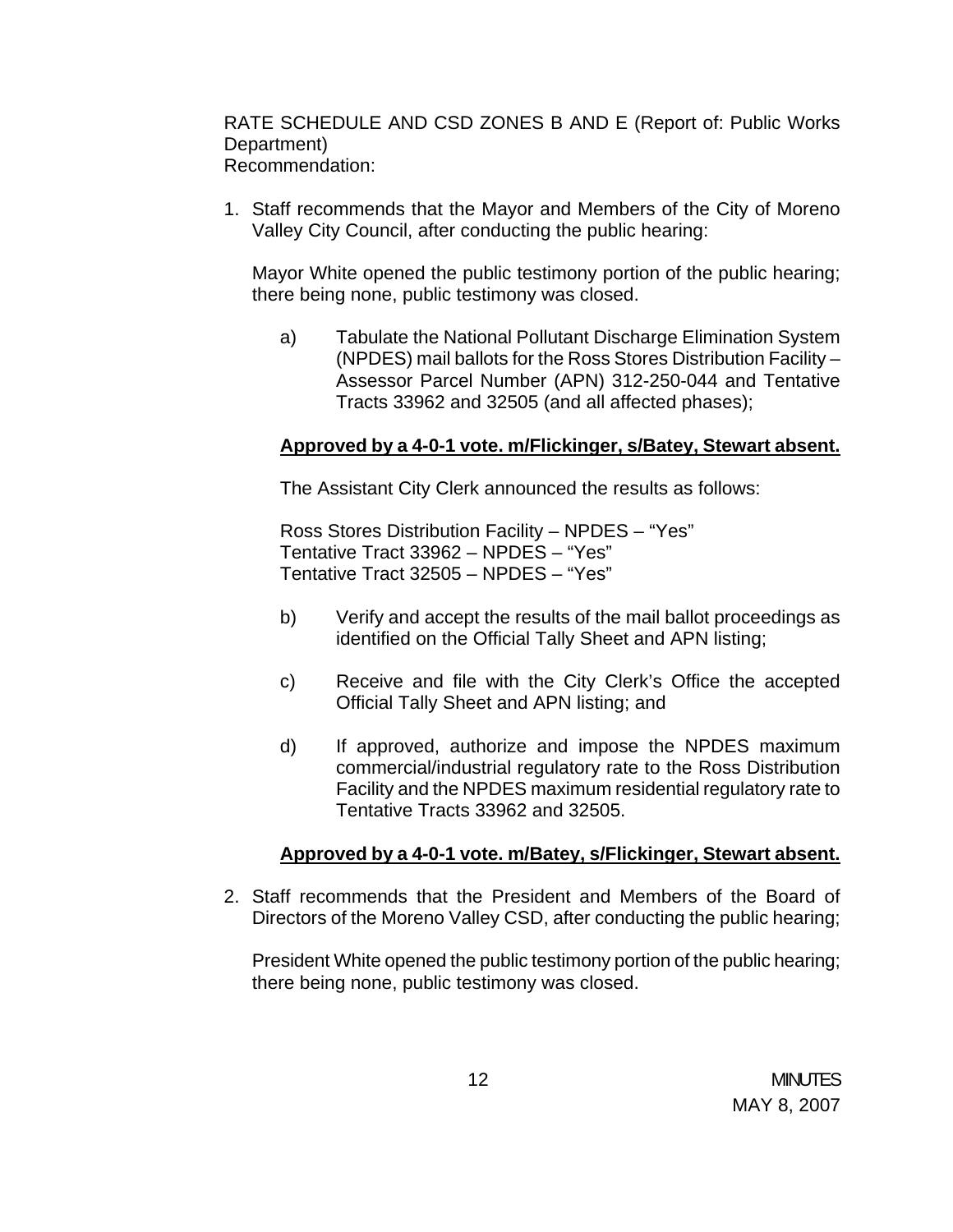a) Tabulate the CSD mail ballots for Tentative Tracts 33962 and 32505 (and all affected phases);

## **Approved by a 4-0-1 vote. m/Flickinger, s/Batey, Stewart absent.**

The Assistant Secretary announced the results as follows:

Tentative Tract 33962 – CSD Zone B & Zone D – "Yes" Tentative Tract 32505 – CSD Zone B & Zone E – "Yes"

- b) Verify and accept the results of the mail ballot proceedings as identified on the Official Tally Sheet and APN listing;
- c) Receive and file with the City Clerk's office the accepted Official Tally Sheet and APN listing; and
- d) If approved, authorize and impose the CSD Zone B and Zone D parcel charges to Tentative Tract 33962 and CSD Zone B and Zone E parcel charges to Tentative Tract 32505.

#### **Approved by a 4-0-1 vote. m/Batey, s/Flickinger, Stewart absent.**

E3. A PUBLIC HEARING REGARDING A REQUEST TO CONSIDER AMENDMENT NO. 2 (PA05-0180) TO THE CACTUS CORRIDOR SPECIFIC PLAN (SP NO. 214) TO REMOVE THREE PARCELS TOTALING 27.36 ACRES FROM SP NO. 214 AND REVERT TO CITYWIDE ZONING DISTRICTS CONSISTENT WITH THE ADOPTED GENERAL PLAN, INCLUDING A RECENTLY APPROVED TOWNHOME PROJECT (8.97 ACRES/R15 OR RESIDENTIAL-15 ZONE), A RECENTLY APPROVED COMMERCIAL SHOPPING CENTER (8.90 ACRES/CC OR COMMUNITY COMMERCIAL ZONE) AND A VACANT SINGLE-FAMILY RESIDENTIAL PARCEL (9.39 ACRE/R5 OR RESIDENTIAL 5 ZONE). THE AFFECTED PARCELS ARE LOCATED AT THE SOUTHWEST CORNER OF MORENO BEACH DRIVE AND BRODIAEA AVENUE (APN # 486-250-008), THE NORTHWEST CORNER OF MORENO BEACH DRIVE AND CACTUS AVE., (APN # 486-250-017) AND ON THE SOUTH SIDE OF BRODIAEA AVENUE WEST OF MORENO BEACH DRIVE (APN # 486-250-007). THE APPLICANT IS EMPIRE COMMERCIAL REAL ESTATE L.P (Report of: Community Development Department) Recommendation: That the City Council:

Mayor White opened the public testimony portion of the public hearing; there being none, public testimony was closed.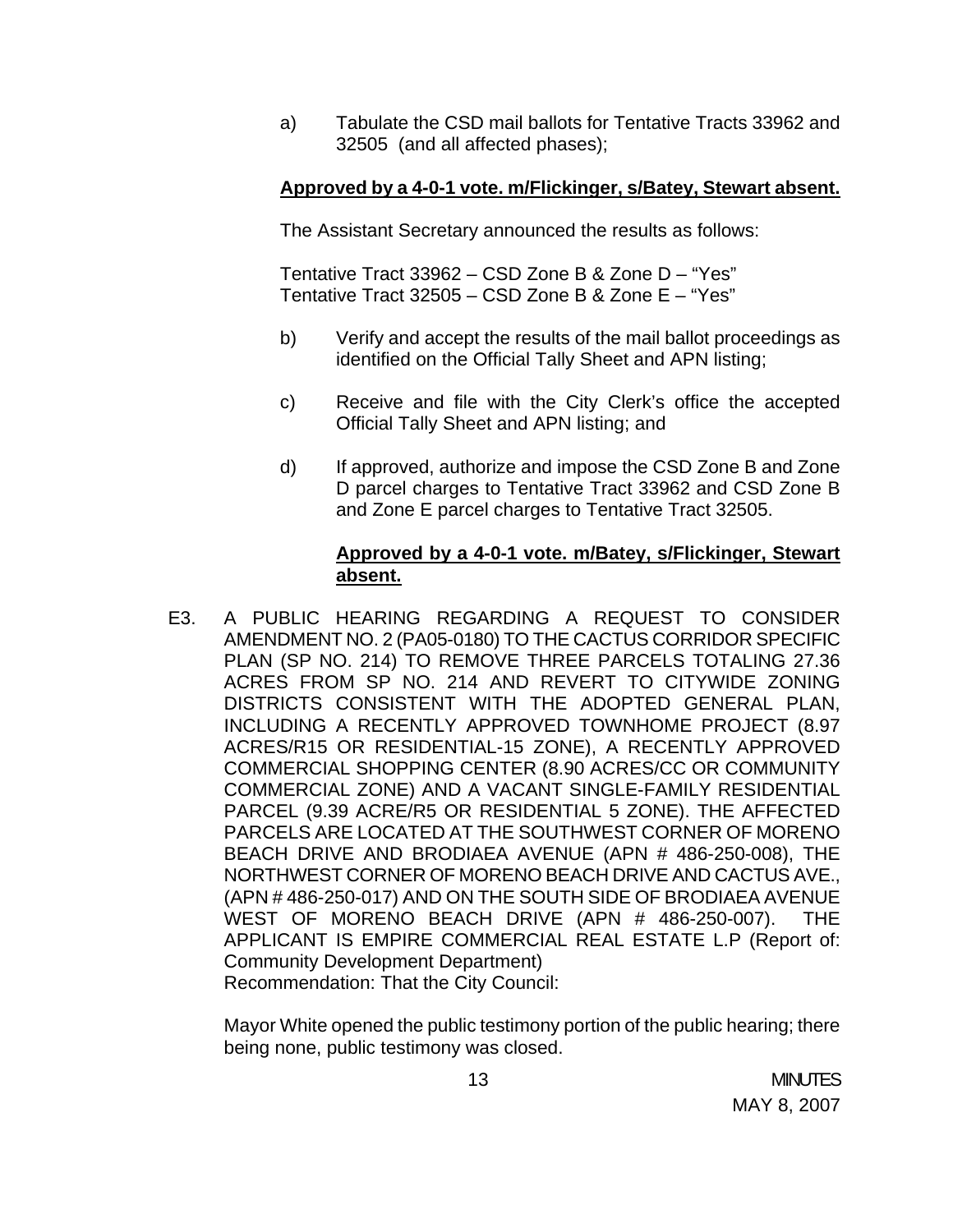1. Recognize that the Cactus Corridor Specific Plan (SP No. 214) Amendment No. 2 (PA05-0180), satisfies requirements under Section 15061 (b)(3) of the California Environmental Quality Act (CEQA) "Review for Exemption" in that there is no possibility that the Amendment will have a significant effect on the environment; and

## **Approved by a 4-0-1 vote, m/Flickinger, s/Batey, Stewart absent.**

2. Introduce Ordinance No. 745 thereby approving PA05-0180 (Specific Plan Amendment), based on the findings in the City Council Ordinance, Amendment No. 2 to the Cactus Corridor Specific Plan No. 214, including the modification of the Specific Plan to remove three individual parcels, totaling 27 acres of land within the R15 (Residential-15), CC (Community Commercial) and R5 (Residential 5) land use districts as attached as Exhibits A, to the resolution (Attachment No. 2).

## Ordinance No. 745

An Ordinance of the City Council of the City of Moreno Valley, California, Approving Specific Plan Amendment No. 2 (PA05-0180) to the Cactus Corridor Specific Plan No. 214 to Remove Three Parcels (Total of 27.36 Acres) from the Specific Plan and Revert to Zoning Districts that have been Previously Approved by and are Consistent with the General Plan Including a Recently Approved Townhome Project (8.97 Acres, APN No. 486-250-008) on the Southwest Corner of Moreno Beach Drive and Brodiaea Avenue within an R15 Land Use District, and Two Adjacent Sites, one Immediately to the South of the Townhome Project Site (8.90 Acres, APN No. 486-250-017) Located on the Northwest Corner of Moreno Beach Drive and Cactus Avenue, Including a Recently Approved Commercial Shopping Center within a CC (Community Commercial) Land Use District and a Vacant Parcel (9.39 Acres, APN #486-250-007) on the South Side of Brodiaea Avenue and West of Moreno Beach Drive Included in a R5 (Residential-5) District

# **Approved by a 4-0-1 vote. m/Flickinger, s/Batey, Stewart absent.**

# **F. ITEMS REMOVED FROM CONSENT CALENDARS FOR DISCUSSION OR SEPARATE ACTION - NONE**

**G. REPORTS**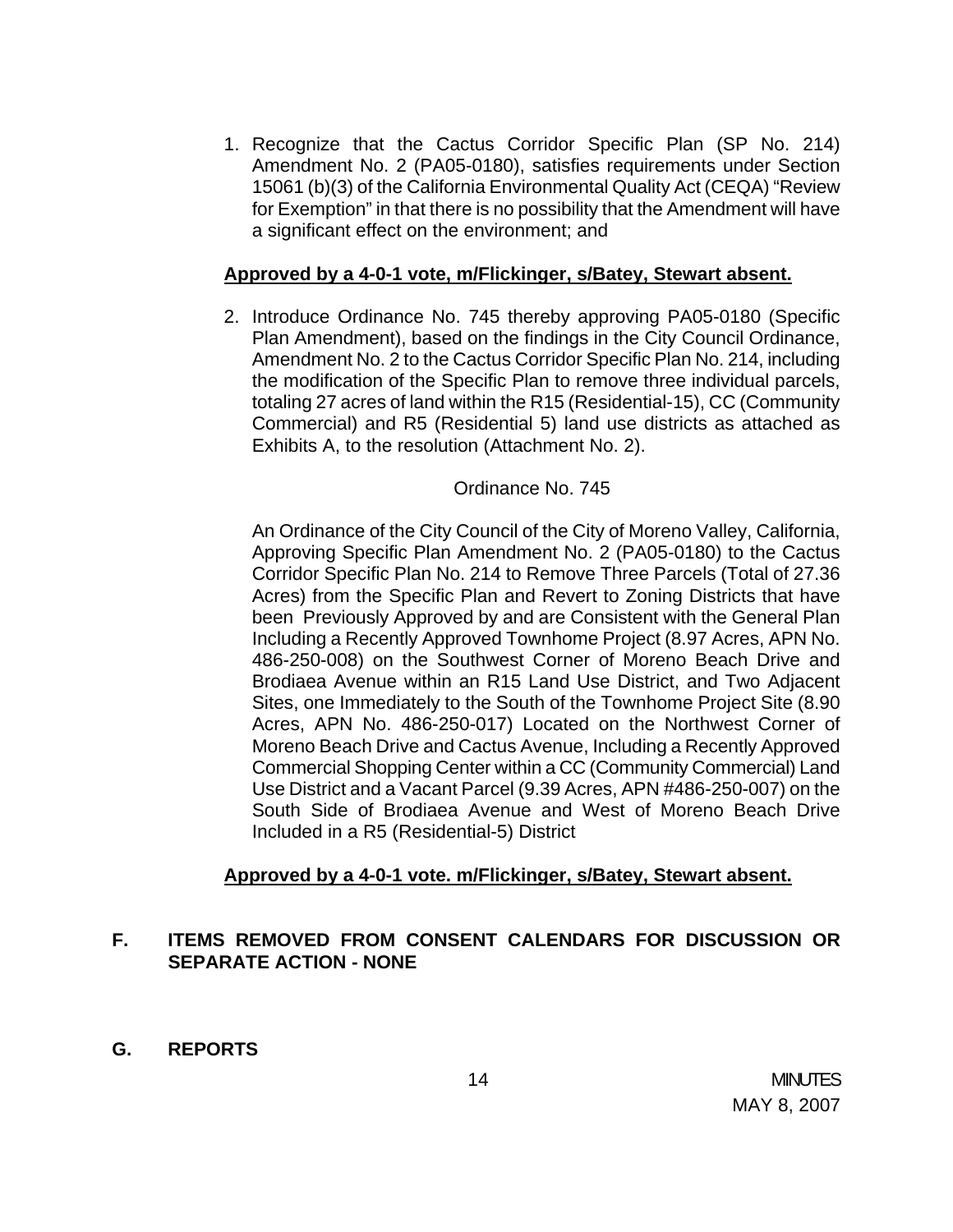# G1. CITY COUNCIL REPORTS ON REGIONAL ACTIVITIES

a) Report on Riverside Transit Agency (RTA) by Council Member Flickinger

 Council Member Flickinger stated that international analysts are predicting the price of gas will be going up to \$4 per gallon. With this in mind the public needs to find an alternative method of transportation – public transportation is the way to go. The Riverside Transit Agency has implemented a brand new program to transport the students of University of California Riverside (UCR) for free when they show their student ID card. This way the students can just park their cars and ride the beautiful new bus.

G2. PRESENTATION OF FY 2007-08 PROPOSED BUDGET SUMMARY – (POWER POINT PRESENTATION TO BE PROVIDED UNDER SEPARATE COVER) (Report of: Finance Department)

 Mayor White opened the agenda item for public comments; there being none, public comments were closed.

 Recommendation: Receive and file the FY 2007-08 Proposed Budget Summary.

## **Approved by a unanimous vote. m/Batey, s/West, Stewart absent.**

G3. ORDINANCE CREATING AN ARTS COMMISSION (Report of: Parks and Community Services Department) Recommendation: That the City Council introduce Ordinance No. 746, amending Title 2 of the City of Moreno Valley Municipal Code, by adding thereto a new Chapter 2.26, creating an Arts Commission (roll call required).

Ordinance No. 746

An Ordinance of the City Council of the City of Moreno Valley, Amending Title 2 of the City of Moreno Valley Municipal Code, by Adding a New Chapter 2.26 Creating an Arts Commission

 Mayor White opened the agenda item for public comments; there being none, public comments were closed.

# **Continued to the City Council meeting of May 22, 2007 by a 4-0-1 vote. m/Batey, s/West, Stewart absent.**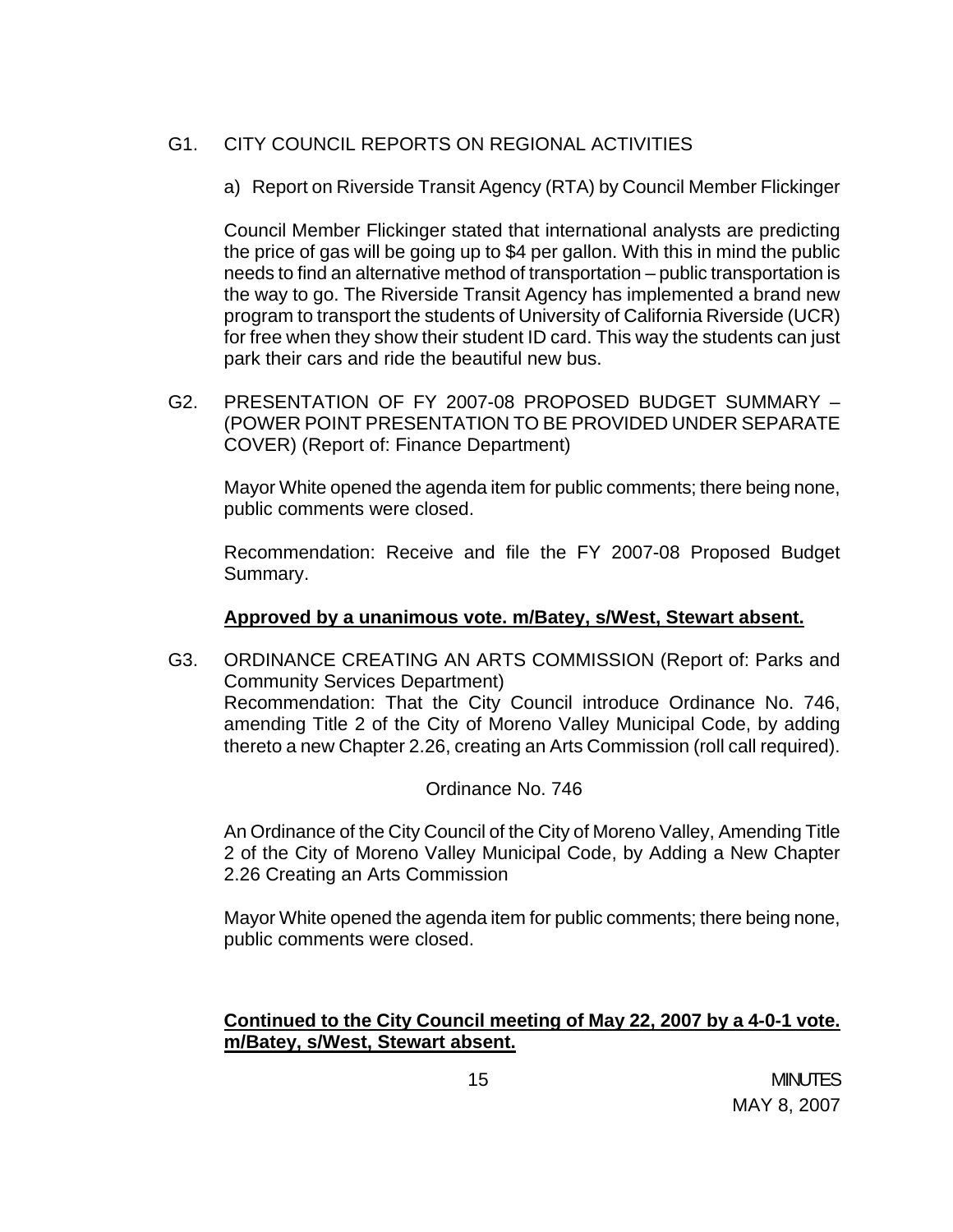G4. RESOLUTION AUTHORIZING THE ISSUANCE OF BONDS OF COMMUNITY FACILITIES DISTRICT NO. 5 DESIGNATED 2007 SPECIAL TAX BONDS, APPOINTING THE FISCAL AGENT, APPROVING THE FORMS OF THE FISCAL AGENT AGREEMENT, PRELIMINARY OFFICIAL STATEMENT, BOND PURCHASE AGREEMENT AND CONTINUING DISCLOSURE AGREEMENT, AUTHORIZING NEGOTIATION OF TERMS OF THE SALE OF SAID BONDS, AND PREPARATION OF FINAL OFFICIAL STATEMENT (Report of: Public Works Department) Recommendation: That the City Council, acting in its capacity as the legislative body of City of Moreno Valley Community Facilities District No.

(CFD) 5 ("the District"):

 Mayor White opened the agenda item for public comments; there being none, public comments were closed.

1) Approve and adopt Resolution No. 2007-51, a Resolution of the City Council of the City of Moreno Valley, Acting as the Legislative Body of the CFD No. 5 of the City of Moreno Valley, Authorizing the Issuance of Bonds of CFD No. 5 Designated 2007 Special Tax Bonds, in an Aggregate Principal Amount Not to Exceed \$10,000,000, Appointing a Fiscal Agent, Approving the Forms of a Fiscal Agent Agreement, Preliminary Official Statement, Bond Purchase Agreement and Continuing Disclosure Agreement, Authorizing Negotiation of Terms of the Sale of said Bonds, and Authorizing the Preparation of the Final Official Statement.

# Resolution No. 2007-51

A Resolution of the City Council of the City of Moreno Valley, Acting as the Legislative Body of the CFD No. 5 of the City of Moreno Valley, Authorizing the Issuance of Bonds of Community Facilities District No. 5 Designated 2007 Special Tax Bonds, in an Aggregate Principal Amount Not to Exceed \$5,900,000, Appointing a Fiscal Agent, Approving a Fiscal Agent Agreement, Preliminary Official Statement, Bond Purchase Agreement and Continuing Disclosure Agreement and Authorizing Negotiation of Terms of the Sale of said Bonds, and Authorizing Preparation of Final Official Statement

## **Approved by a 4-0-1 vote. m/Batey, s/Flickinger, Stewart absent.**

G5. CITY MANAGER'S REPORT (Informational Oral Presentation – not for Council action)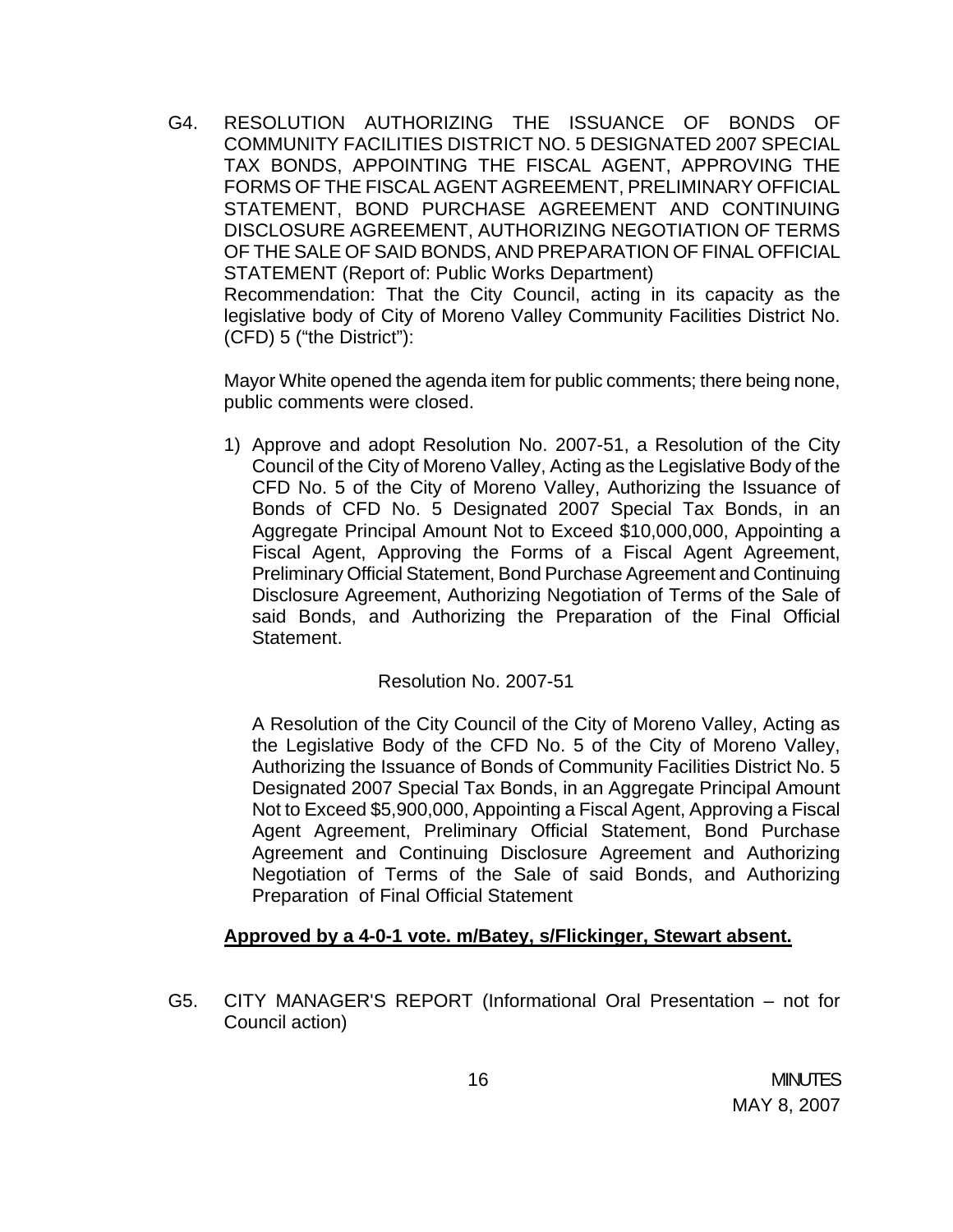- 1) City Manager Gutierrez announced at the meeting of April 26, 2007, the Planning Commission elected Richard Dozier as Chair and Doug Merkt as Vice-Chair – congratulations to these individuals;
- 2) New Applebee's located next to Mimi's is scheduled to open mid-May;
- $3)$  SuperTarget is on schedule to open July 25<sup>th</sup>;
- 4) The State Department of Finance has released its newest population estimate as of 1/1/07, showing the population of Moreno Valley to be 180,466;
- 5) Finance Director Steve Chapman is currently serving as Vice-Chairman of the Membership Benefits Committee of the California Society of Municipal Finance Officers, and Purchasing Manager Rix Skonberg is serving the statewide organization known as California Association of Public Procurement Officers as Second Vice-President.

# **H. LEGISLATIVE ACTIONS**

ORDINANCES - 1ST READING AND INTRODUCTION - NONE

ORDINANCES - 2ND READING AND ADOPTION - NONE

ORDINANCES - URGENCY ORDINANCES – NONE

RESOLUTIONS – NONE

PUBLIC COMMENTS **ON ANY SUBJECT NOT ON THE AGENDA** UNDER THE JURISDICTION OF THE CITY COUNCIL ARE AS FOLLOWS - **NONE** 

## **CLOSING COMMENTS AND/OR REPORTS OF THE CITY COUNCIL, COMMUNITY SERVICES DISTRICT, OR COMMUNITY REDEVELOPMENT AGENCY**

Council Member Flickinger

- 1) Had the honor of attending the  $75<sup>th</sup>$  Anniversary Celebration of the Moreno Valley Women's Club – began in 1932 and has continually supported philanthropic projects – congratulated President Naomi Stevens and the members of the club
- 2) In January 2006, 85 year-old Evelyn Ruth Ryan was murdered in Moreno Valley and the crime has not yet been solved so a reward of \$10,000 is being offered for information leading to arrest of the perpetrator – anyone with information is asked to contact the Homicide Unit at (951) 955-2536
- 3) Stated she enjoyed the article in the Press Enterprise regarding Moreno Valley's long history of supporting the military for 150 years – Moreno Valley should be named "Proud Host to the Armed Forces"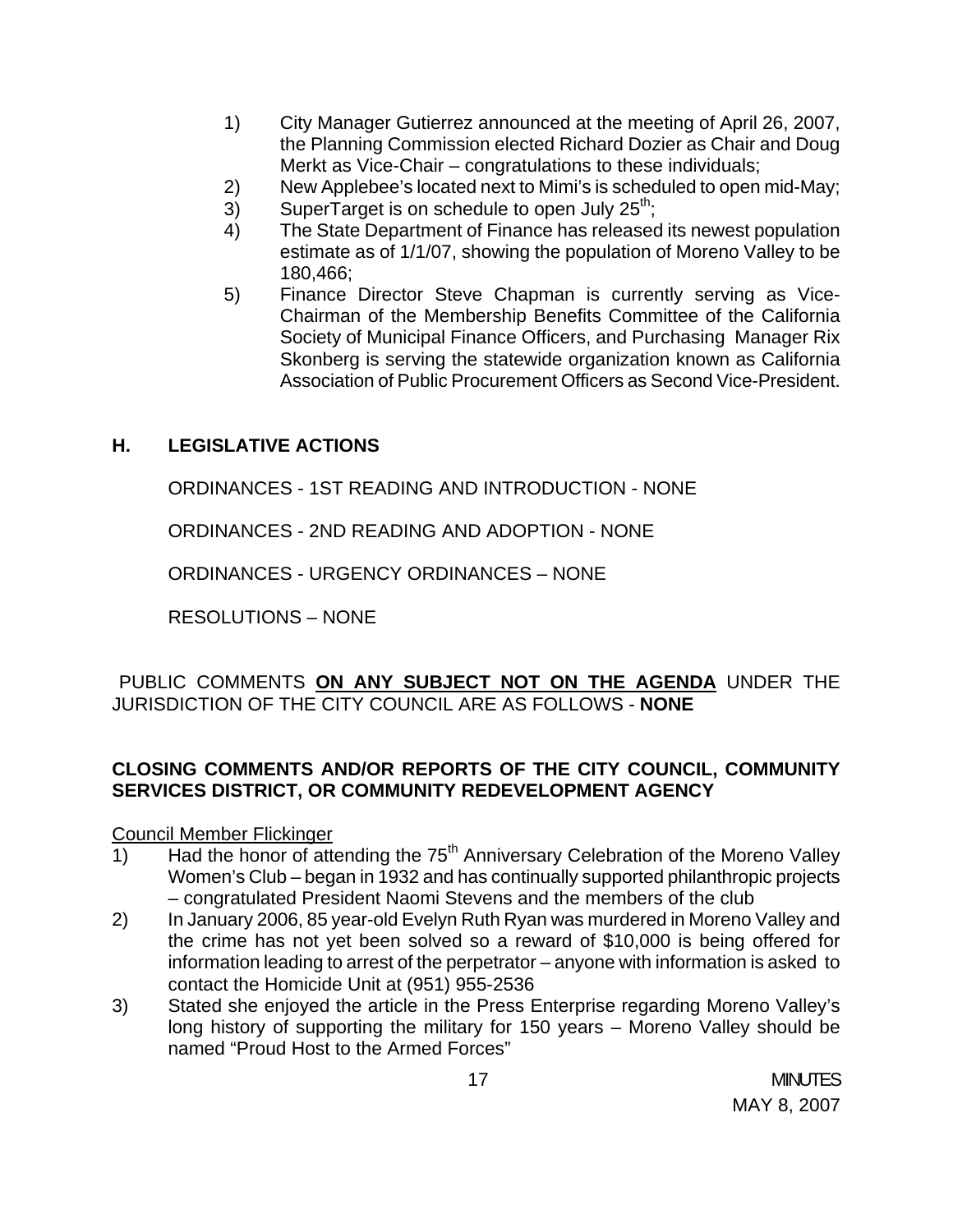- 4) Reminded residents that Best Buy on the west side of Day Street is not in Moreno Valley, but Riverside
- 5) Tesco's "Fresh & Easy" Neighborhood Markets will be located in three different locations in the City and are currently moving through the planning process
- 6) On Friday, May 11<sup>th</sup>, the Police Department will be holding another DUI Checkpoint

## Mayor Pro Tem Batey

- 1) Fire season is coming up ensure you have sufficient clearance around your property
- 2) After School Reading Program has ended many book reports to go through winners should be announced by the end of the month
- 3) This Saturday at Vista De Lago there will be a charity car show come out and support the kids

## Council Member West

1) Met with residents of his district along with Chief Rick Hall – committee meetings will be held monthly by residents

## Mayor White

 $\overline{1}$  June  $14<sup>th</sup>$  is Flag Day and at 4:30 pm on that date the City will dedicate the Veteran's Memorial

# **CLOSED SESSION - NONE**

\_\_\_\_\_\_\_\_\_\_\_\_\_\_\_\_\_\_\_\_\_\_\_\_\_\_\_\_\_\_\_\_\_\_

# **REPORT OF ACTION FROM CLOSED SESSION, IF ANY, BY CITY ATTORNEY - NONE**

## **ADJOURNMENT**

There being no further business to conduct, the meeting was adjourned at 7:45 p.m. by unanimous informal consent.

Submitted by:

Alice Reed, City Clerk Secretary, Moreno Valley Community Services District Secretary, Community Redevelopment Agency of the City of Moreno Valley Secretary, Board of Library Trustees Approved by: